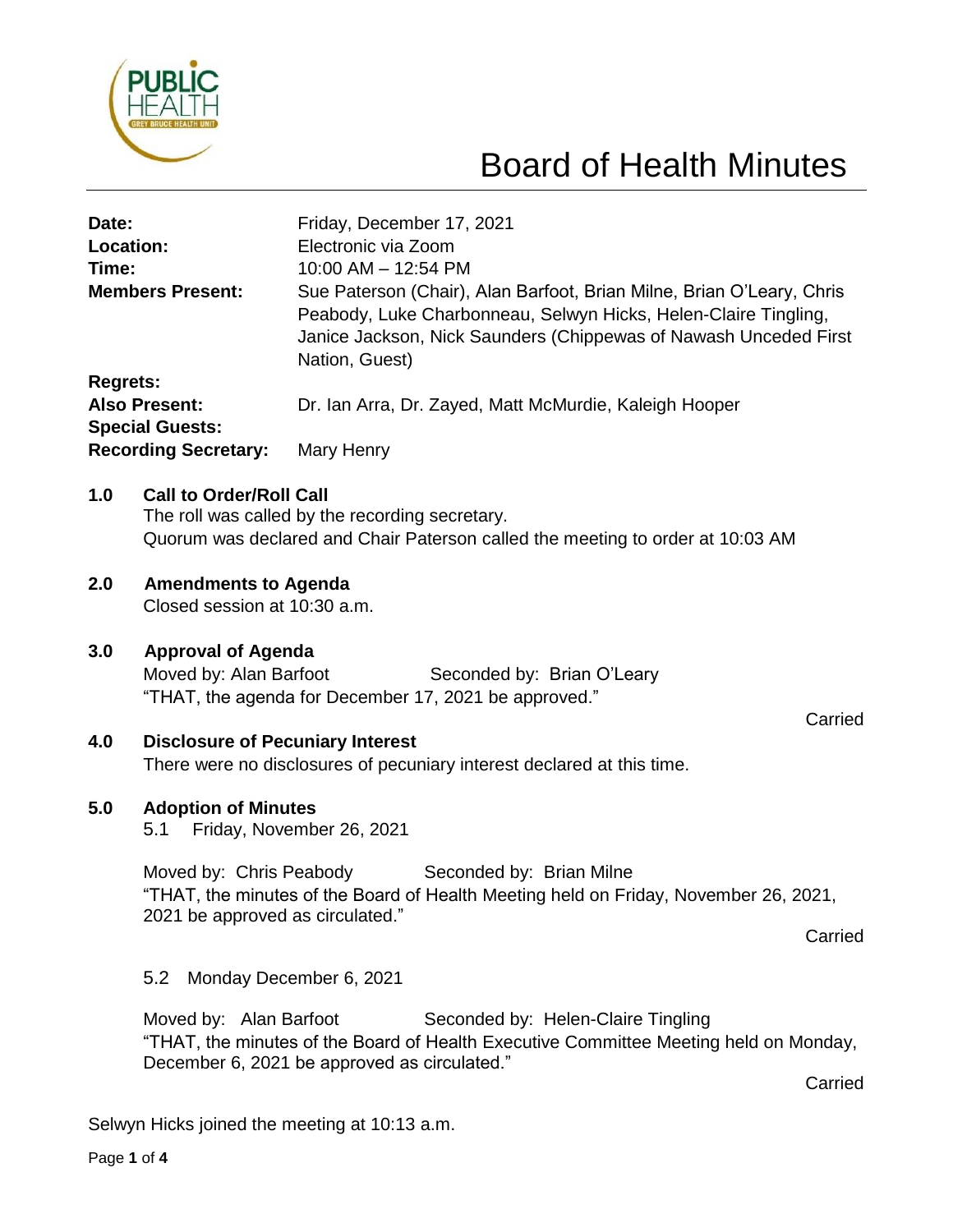### **6.0 Correspondence and News Releases**

6.1 Correspondence

6.1.1 Letter of Appreciation to Chapman's

- 6.2 News Releases
	- 6.2.1 Public Assistance Request Dog Bite
	- 6.2.2 COVID-19 Outbreak at Holland Chatsworth Central School, Holland Centre – Importance of Vaccinations
	- 6.2.3 GBHU Vaccine Clinics November 8 November 12 Updated and Confirmed
	- 6.2.4 COVID-19 Prevention Daily Screening and Vaccinations
	- 6.2.5 COVID-19 Situation at Holland Chatsworth Central School, Holland Centre – Update and Testing Strategy
	- 6.2.6 First Week of 5-11 COVID-19 Vaccine Clinics a Success
	- 6.2.7 Chapman's Support to COVID-19 Response in Grey Bruce
	- 6.2.8 Ontario Detects the Omicron Variant of COVID-19 Enhanced Vaccination Eligibility and Public Health Strategies
	- 6.2.9 Community Outbreak Declared Related to Field Party Near Holstein Public Alert
	- 6.2.10 GBHU Vaccine Clinics December 6 December 12
	- 6.2.11 COVID-19 and Seasonal Celebrations Stay Home if Sick
	- 6.2.12 Grey Bruce Managing Case Under Investigation for Omicron Variant of COVID-19 – Importance of Vaccine and Prevention Measures
	- 6.2.13 COVID-19 Testing in Grey Bruce Schools Holiday Preparations
	- 6.2.14 COVID-19 Outbreak at St. Mary's High School Moves to Virtual Learning – Cohort Dismissal Related
	- 6.2.15 GBHU Vaccine Clinics December 13 December 19
	- 6.2.16 Grey Bruce Increase in COVID-19 Cases Trends and Precautions
	- 6.2.17 Call to Employers Work From Home if Possible
	- 6.2.18 COVID-19 Outbreak at Holland Chatsworth Central School, Holland Centre – Declared Over

Dr. Arra discussed correspondence and news releases in November and December 2021.

Moved by: Brian O'Leary Seconded by: Alan Barfoot "THAT, the Board of Health receives the Correspondence and Media Releases for December 17, 2021 as presented."

## **7.0 In-Camera**

- 7.1 Advice Subject to Solicitor-Client Privilege (1 item)
- 7.2 Security of the property of the Grey Bruce Health Unit (1 item)

Moved by: Selwyn Hicks Seconded by: Luke Charbonneau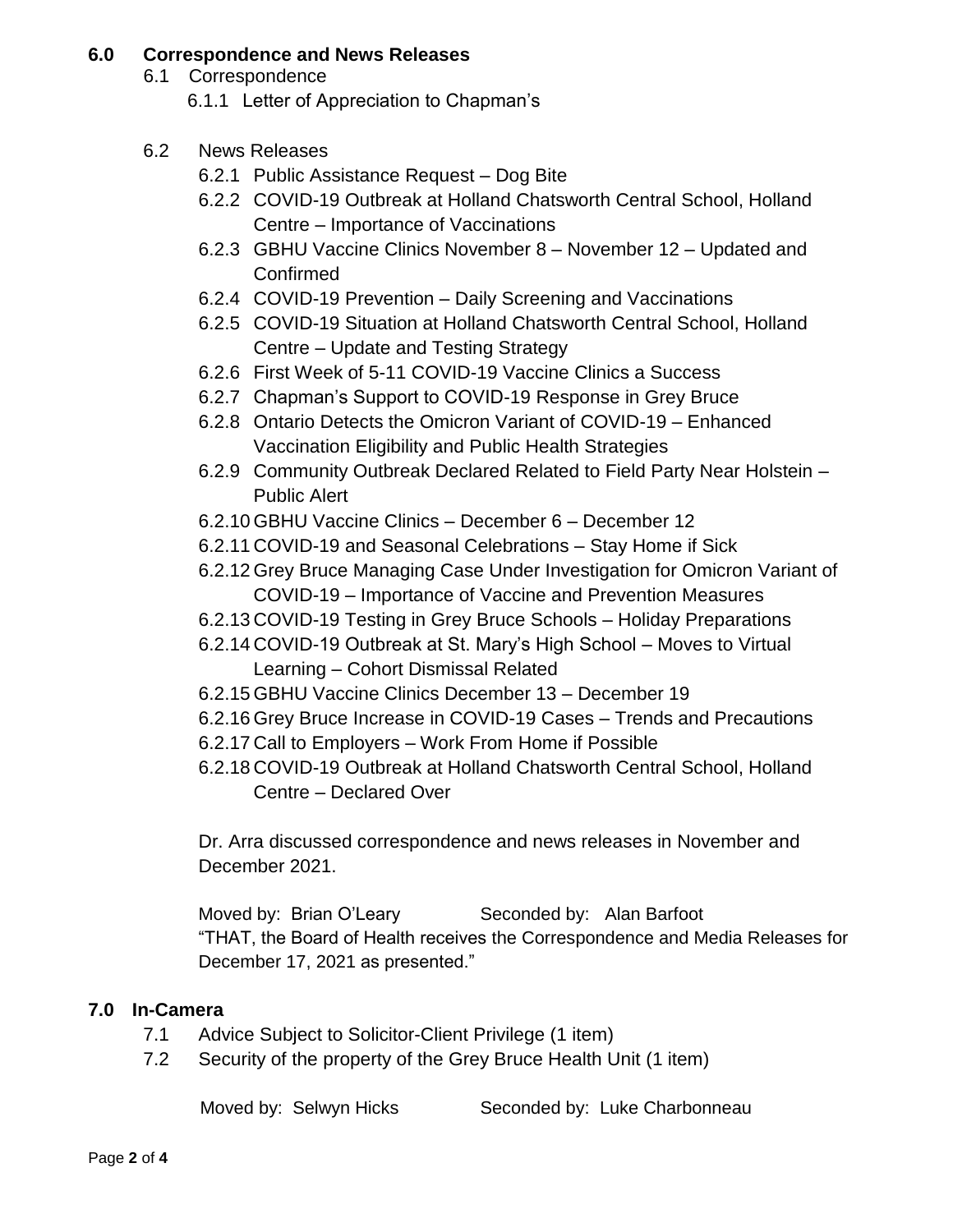"THAT, the Board of Health go into closed session at 10:36 AM to discuss one item pertaining to advice subject to solicitor-client privilege and one item pertaining to the Security of the property of the Grey Bruce Health Unit. FURTHER THAT, Dr. Arra, Dr. Zayed, Matt McMurdie, Kaleigh Hooper and Mary Henry shall remain present."

*The Board returned to open session at 11:57 AM with Chair Paterson presiding. Chair Paterson declared that only the items stated on the agenda to move into closed session were discussed.*

### **8.0 Staff Presentation**

8.1 Foundational Standards – presented by Ian Reich

Janice Jackson left meeting at 12:05 PM Brian O'Leary left meeting at 12:05 PM

## **9.0 Medical Officer of Health Update**

- 9.1 MOH Update The Medical Officer of Health presented the COVID-19 situation update. Grey Bruce Health Unit opened clinics for three days for testing.
- 9.2 Public Health Modernization Update (STANDING ITEM) No update from the Ministry of Health on this item.
- 9.3 Opioid Situation Grey Bruce (STANDING ITEM) The health unit continue to provide core functions related.

Moved by: Alan Barfoot Seconded by: Brian Milne "THAT, the Board of Health receives the Medical Officer of Health update for December 17, 2021 as presented."

#### Carried

## **10.0 Corporate Services**

10.1 Financial Report – October 2021 The Corporate Director presented the report.

> Moved by: Brian Milne Seconded by: Helen-Claire Tingling "THAT, the Board of Health received the Financial Report update for December 17, 2021 as presented."

#### **11.0 Other**

- 11.1 Discussion regarding 2022 BOH Meeting Dates January 28, 2022 meeting will be moved to February 4, 2022.
- 11.2 Discussion regarding policies Motion made by Alan Barfoot, seconded by Selwyn Hicks to adopt the policies as presented. One board member opposed.